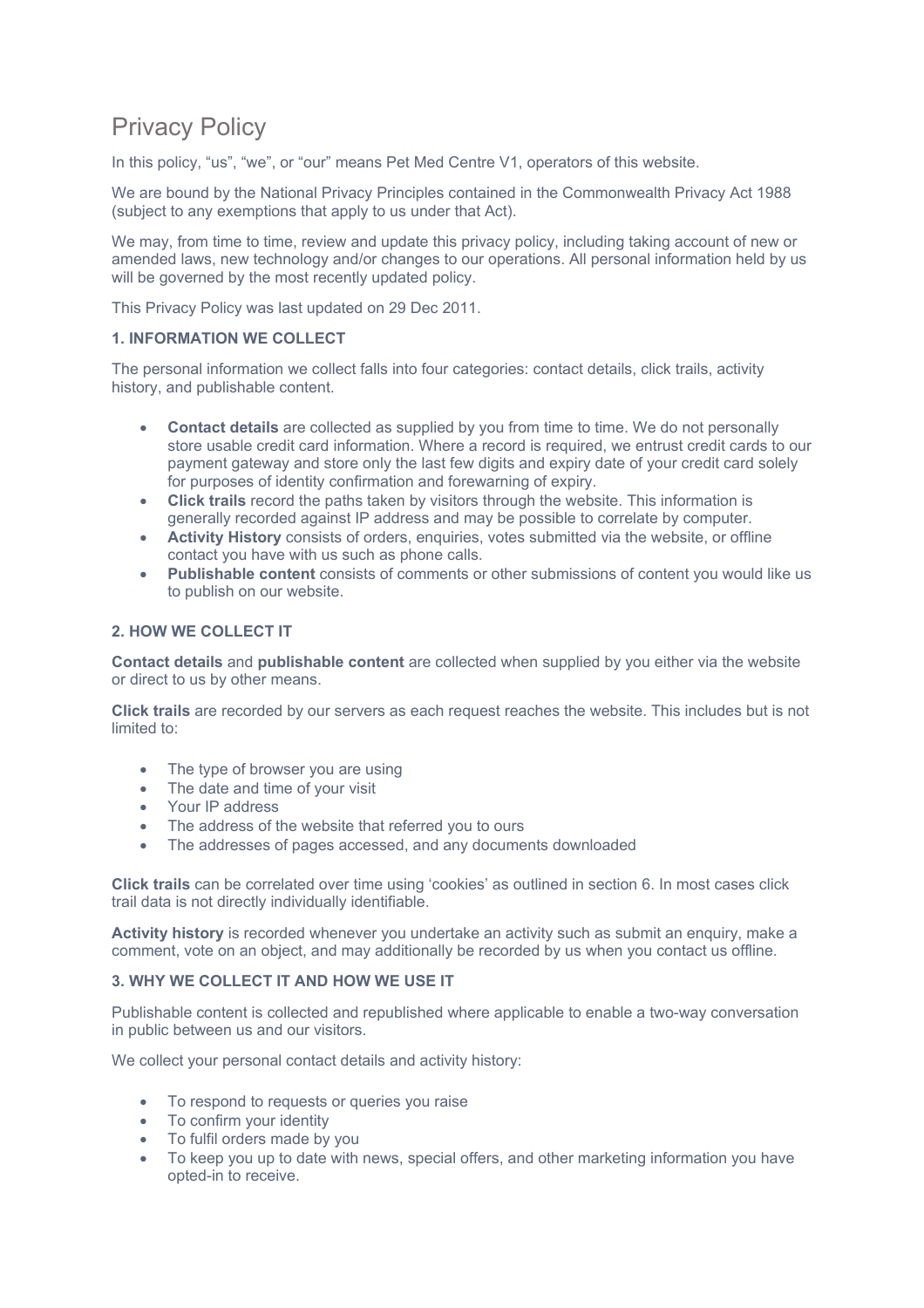We collect click trail data:

- To measure and monitor the performance of our website
- To estimate interest in our products and services
- To refine and update our website's content
- To monitor our website for violations of the terms of use or any applicable laws by visitors

#### **4. HOW WE DISCLOSE IT**

We may disclose your personal information to third parties, and you consent to us disclosing your personal information to third parties, under the following circumstances:

- As part of a sale of all or part of our business
- When explicitly authorised to do so by yourself at the time you supply the information
- As required or authorised by any applicable law
- As required for processing of credit card payments by Internet Payment Gateways and Merchant Facilities.
- As part of any investigation by us into you or your activity on our website (including to your Internet Service Provider or network administrator)
- If we have reason to believe that you have committed a breach of any of our terms of use or have been otherwise engaged in any unlawful activity and we reasonably believe that disclosure is necessary (including to the Police or any other enforcement body, or to your Internet Service Provider or network administrator)
- To lessen or prevent a serious threat to a person's health or safety

# **5. PUBLISHABLE CONTENT**

When you submit content to us for publication (including but not limited to comments, testimonials, votes, or forum posts) you assign us a transferrable, perpetual right to publish and/or commercially exploit said content without limitation. You also warrant in submitting such content that the content is owned or produced by yourself, or you otherwise have permission to assign publication rights to us. Publication rights do not extend to fields specifically marked as private (e.g. your email address), except in cases of clear violations of our terms of use.

Content submitted by you for publication may be disclosed to all visitors of our website, and/or republished on other websites at our discretion.

If you provide personal information either of your own or of any third party as part of publishable content, you warrant that you have permission to publish said information and indemnify us against any consequences resulting from the publication of said information.

If you find your personal information published on our website without your consent, please contact us immediately as outlined in section 10.

#### **6. COOKIES**

Cookies are electronic tokens containing small amounts of information that are passed between a web browser and server. They are used to maintain session state between pages or to retain information between visits if you return to the website at a later time.

We use cookies to correlate passive activity tracking data as well as to authenticate supply of information such as enquiries, comments, and votes to minimise malicious or spam traffic.

# **7. OPTING IN AND OUT**

You may opt out from the correlation of passive activity data by turning off cookies in your browser. Please note however that disabling cookies may result in a reduction of available functionality on our site including but not limited to the loss of the ability to post comments and vote on content.

When you supply us with your email address you may be asked to opt in to receive marketing information by e-mail or other means.